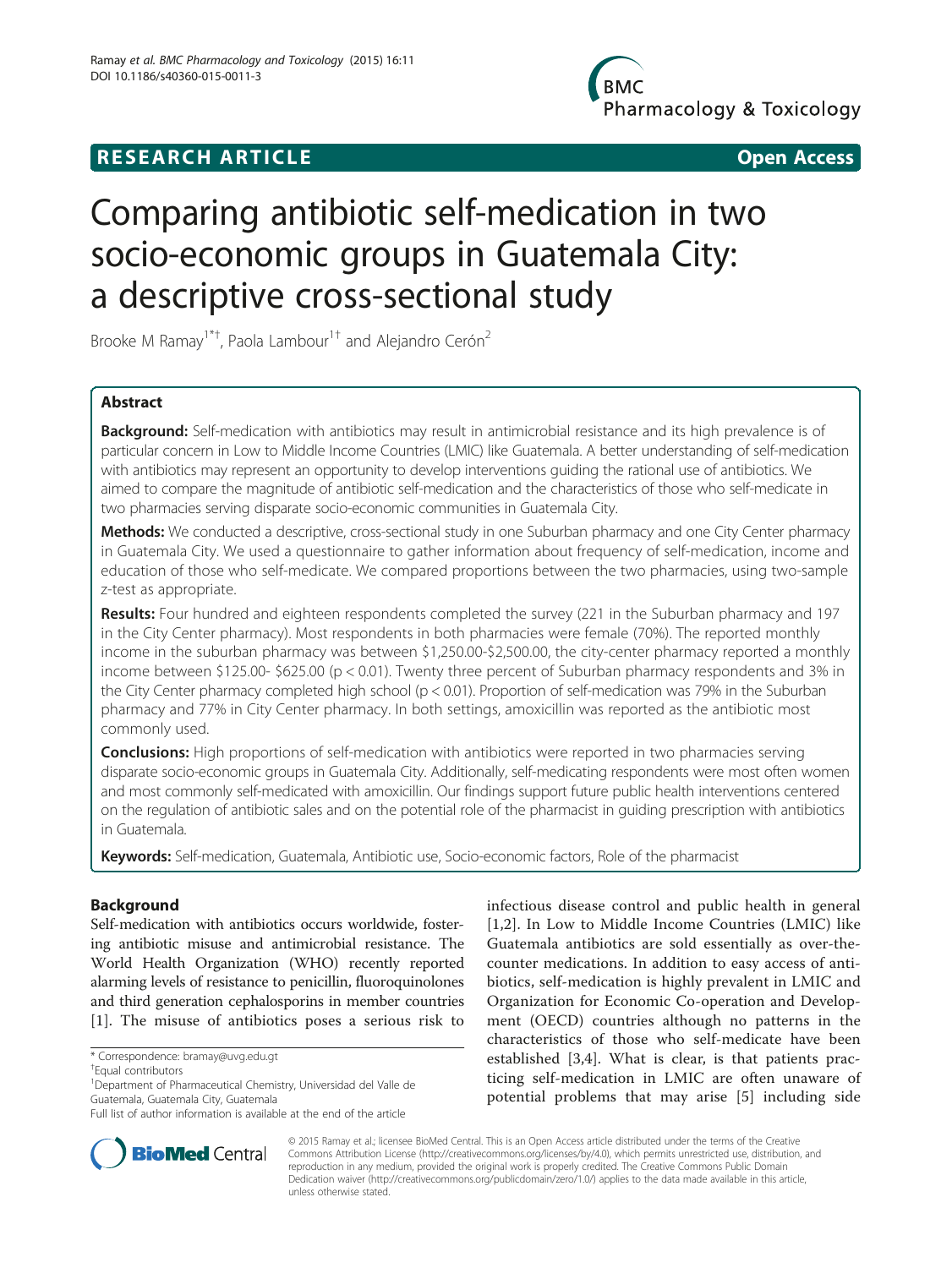effects, antimicrobial resistance, or worsening of symptoms. [\[6-9](#page-6-0)] Additionally, self-medicating individuals don't have pertinent information regarding medications' side effects and dosing instructions [\[10](#page-6-0),[11\]](#page-6-0). These problems are to be expected in self-medicating patients given that patients often obtain medication advice from nonprofessionals [\[3](#page-6-0)], family and friends [\[12](#page-6-0)]. In these cases self-medication may lead to irrational use, poor adherence to regimens, side-effects and overuse of antibiotics.

Evidence shows excessive self-medication practice in Latin America [[6,7,13,](#page-6-0)[14\]](#page-7-0) but data indicating types of drugs and factors associated with self-medication is limited and often contradictory. In Argentina, Brazil, Chile, Colombia, Costa Rica, and Nicaragua, authors attributed the high prevalence of self-medication to poor access to health care services [[13](#page-6-0)]. In Peru there were no significant differences in self-medication practices associated with gender, occupation, educational level or being head of the household [[14](#page-7-0)]. In Honduras, higher proportions of self-medicating patients have been reported among those living in urban areas, but socio-economic status was not associated with self-medication [[6\]](#page-6-0).

Evidence regarding self-medication and its relationship to educational level and socio-economic status is mixed. In Peru, authors found that education had no significant effect on self-medication [[14](#page-7-0)], while two studies in Sudan and one in Jordan found that self-medication was associated with higher literacy levels [\[15](#page-7-0)-[17](#page-7-0)]. In one European study, higher educational level predicted higher selfmedication rates [\[4](#page-6-0)]. Educational level does not clearly predict proportions of those who self-medicate, the same is true for socio-economic status where data is inconsistent among groups. In Jordan, one study showed positive association between self-medication and low income [[17](#page-7-0)]; in Syria, patients with a middle income more frequently self-medicated [[8](#page-6-0)], whereas in the United Arab Emirates there was no association to income but rather selfmedication was related to ethnicity [[18\]](#page-7-0).

In addition to the varying data surrounding characteristics of those who self-medicate, the official health system has been ambiguous and contradictory about self-medication, recommending it in some cases while challenging it in others [\[19](#page-7-0)]. Multiple factors facilitate high prevalence of self-medication, such as poor access to health care providers, low quality of health services, high costs of medications, absence of regulations regarding the promotion and sale of medications, easy access in pharmacy outlets without a prescription, and publicity of pharmacy chains [[20](#page-7-0)].

In Latin America pharmacists have shown interest in participating in patient-care to aid in safe medication practice [[21\]](#page-7-0), which may be more effective in curbing antibiotic misuse when the characteristics of selfmedication with antibiotics are better understood. In order to design these types of educational interventions in the community it is important to understand the environment surrounding the practice of self-medication: motives for self-medicating, ways of self-medicating, and characteristics of those who self-medicate.

In this study we aimed to compare the magnitude of antibiotic self-medication and the characteristics of those who self-medicate with antibiotics in two pharmacies serving disparate socio-economic communities in Guatemala City.

# **Methods**

From May to August of 2013 we carried out a descriptive cross-sectional study in two pharmacies in Guatemala City. We used purposeful sampling to select two private pharmacies serving different segments of the population according to key informants from pharmacy staff members. The first pharmacy was located in San Cristobal (zone 8 of Mixco, according to the local nomenclature), a suburb that is part of the city's metropolitan area serving clients characterized as professional or executive employees with higher levels of education and higher purchasing power. The second pharmacy, located in historical City Center (zone 1, using the local nomenclature), serves clients generally characterized as being working class and with lower levels of education and lower purchasing power.

Sample size was calculated for each pharmacy using Epidat 4.0 based on a population of 350 patients arriving to the pharmacy weekly, assuming that 50% of the population self-medicates, a precision of 5% and a 95% confidence level. Customers who purchased antibiotics without a prescription were invited to participate in the study. Written informed consent was obtained and participants were given a brief verbal definition of the practice of self-medication and the opportunity to ask any questions regarding the study or self-medication with antibiotics. Participants were asked to complete the questionnaire, which consisted of a brief introduction of study objectives and a definition of self-medication: "Self-medication occurs when patients obtain and use medications without a prescription from a doctor, meaning that patients make a personal decision to seek treatment for their illness." We determined which antibiotics were being used for self-medication by documenting the generic name of the antibiotic at the time the participant purchased the medication. Potential participants were excluded from the study if they were less than 16 years old, had seen a doctor that day, were already taking antibiotics, belonged to a vulnerable population (HIV positive, elderly or underage), were under the influence of alcohol or drugs, and/or did not understand Spanish.

Data was collected by a questionnaire [[1\]](#page-6-0) that was designed based on instruments used in previous studies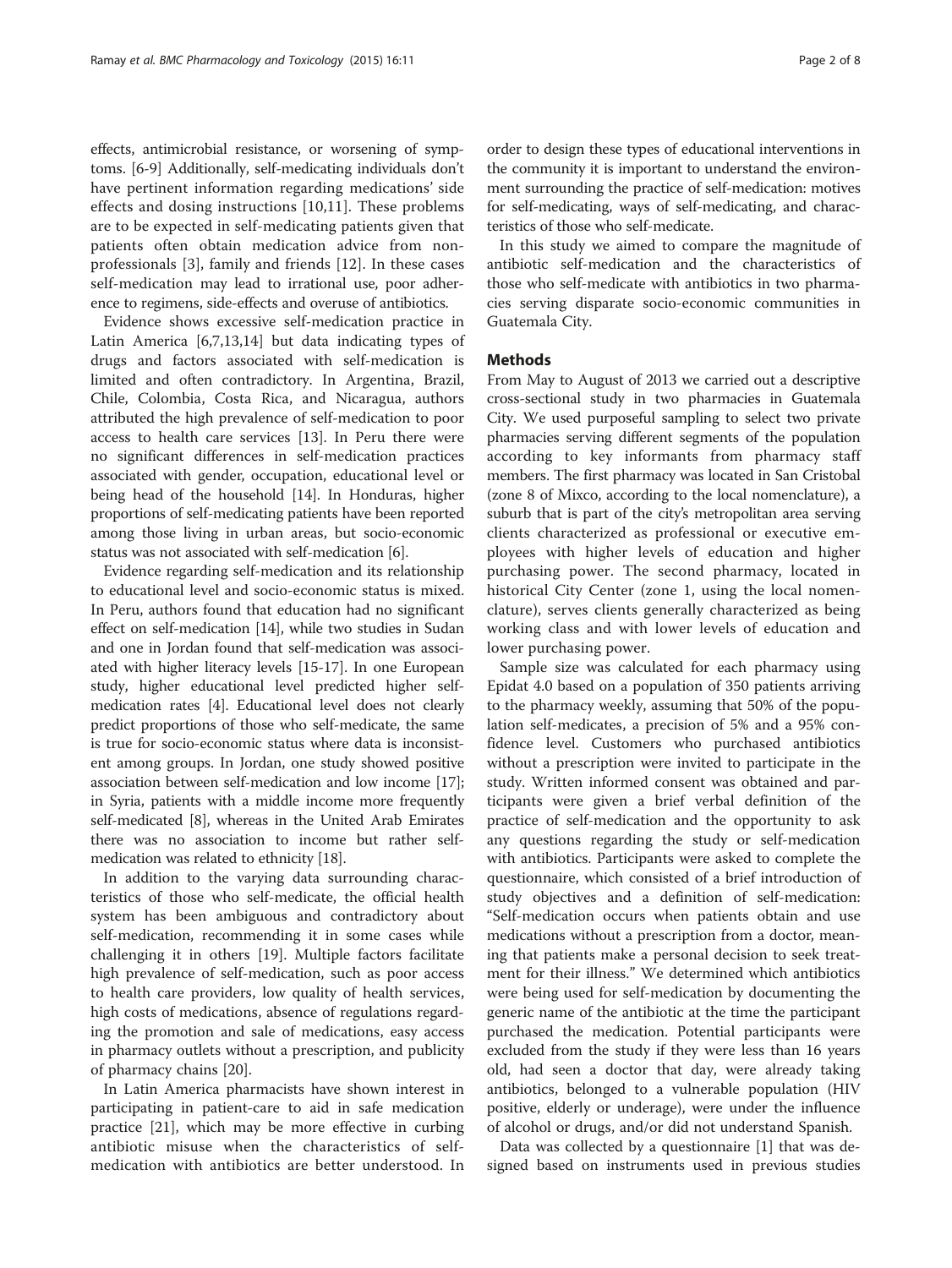[[10,](#page-6-0)[22,23\]](#page-7-0). The questionnaire was validated by interviewing approximately 20 customers with the aim of detecting comprehension problems and to assess if the questions responded to the research aims. The instrument consisted of 22 questions: 21 multiple choice and 1 open ended question. Multiple responses were allowed for the following items: 1) Respondent symptoms provoking self-medication, 2) Reasons for self-medicating, and 3) Locations where respondents purchased antibiotics for self-medicating. We gathered information about frequency of self-medication, symptoms that provoked self-medication, with which antibiotics patients selfmedicated, whom they went to for advice upon selfmedicating, and if they read the antibiotic information handout. We defined antibiotics as the following: medications that treat bacterial and protozoal infections, and that are found on the World Health Organization's (WHO) Model list of Essential medicines and on the Guatemalan national "basic list" of medications [\[24,25](#page-7-0)]. The questionnaire was administered in a private area of the pharmacy from May to August of 2013, Monday through Friday between the hours of 9 am and 4 pm (until the target number of questionnaires were obtained). Participants were given the option of selfadministering the questionnaire or having the researcher register their responses through verbal response.

Data analysis compared proportions of self-medication between the two pharmacies, using two-sample z-test as appropriate. The Research Ethics Committee at the Universidad del Valle de Guatemala approved all research materials before the study began.

# Results

### Socio-demographic characteristics

A total of 418 people responded to the survey, 221 in the Suburban pharmacy and 197 in the City Center pharmacy, with approximately 70% of participants self-administering the questionnaire. The majority of participants in the Suburban pharmacy and City Center pharmacy were female (70%) and between the ages of 20-29 years old (28%, 39% respectively).

Although the majority of study participants were salaried employees (62% Suburban pharmacy, 55% City Center), there was a marked difference between pharmacies when looking at the monthly income and educational level. In the Suburban pharmacy the monthly income of participants was between \$1,334.00-\$2,666.00, whereas in the City-Center pharmacy the monthly income was between \$0.00- \$667.00 ( $p < 0.01$ ). The proportion of respondents who had completed a high school education was 27% in the Suburban pharmacy and 3% in the City Center pharmacy ( $p < 0.01$ ). The demographic characteristics of the respondents are shown in Table [1](#page-3-0).

#### Magnitude of self-medication

The proportion of self-medication with antibiotics was high in both pharmacies: 79% in the Suburban pharmacy and 77% in City Center pharmacy. The two primary reasons for self-medicating in both pharmacies were time constraints for doctors' visits  $(38\%$  Suburb, 56% City Center  $p < 0.01$ ) and purchasing convenience (27% Suburb, 17% City Center). Frequency of self-medication differed between pharmacies. Suburban pharmacy participants reported selfmedicating once a month (35%) or once a year (30%). In contrast City Center pharmacy respondents reported selfmedicating once a week (33%) or once a year (34%). Although many respondents claimed to buy medications several times a year, most reported seeing a doctor only once a year (City Center 48%, Suburban pharmacy 51%).

In both settings, amoxicillin was most commonly purchased for self-medication, followed by tetracycline and sulfamethoxazole/trimethoprim, as it is detailed in Table [2](#page-4-0). Flu-like symptoms were the most common reason for self-medicating in the Suburban and City Center pharmacy (33%, 32%, respectively), followed by fever and pain as shown in Table [3.](#page-5-0)

#### Characteristics of self-medication

In the Suburban pharmacy, respondents purchased selfmedicating products in pharmacies (77%) and supermarkets (9%). In the City Center pharmacy, the majority of respondents purchased antibiotics in pharmacies (70%) followed by neighborhood stores (or "tiendas" in Spanish) (29%).

Participants were asked to rate, on a scale of 1-10, the effect self-medication could have on one's health (1 being a negative effect and 10 being a positive effect). The majority of respondents, 63% of Suburban and 65% of City Center participants, responded marking 6 and above, perceiving little or no negative effect in selfmedication (see Table [3](#page-5-0)).

Participants from both pharmacies obtained information regarding self-medication with antibiotics through advice rather than by reading patient handouts. In the Suburban pharmacy, respondents sought advice from pharmacy technicians (38%), followed by family (36%) and friends (23%). In contrast, City Center respondents spoke with family members (65%) or friends (30%) while only 4% went to pharmacy employees for advice. A large majority of respondents in both the Suburban and City Center pharmacies indicated that they did not read the instructions or the patient handout accompanying the antibiotic before self-medicating (80% and 95%, respectively). These findings are summarized in Table [3](#page-5-0).

#### Discussion

High proportions of self-medication were similar in both pharmacies, despite the differences in monthly income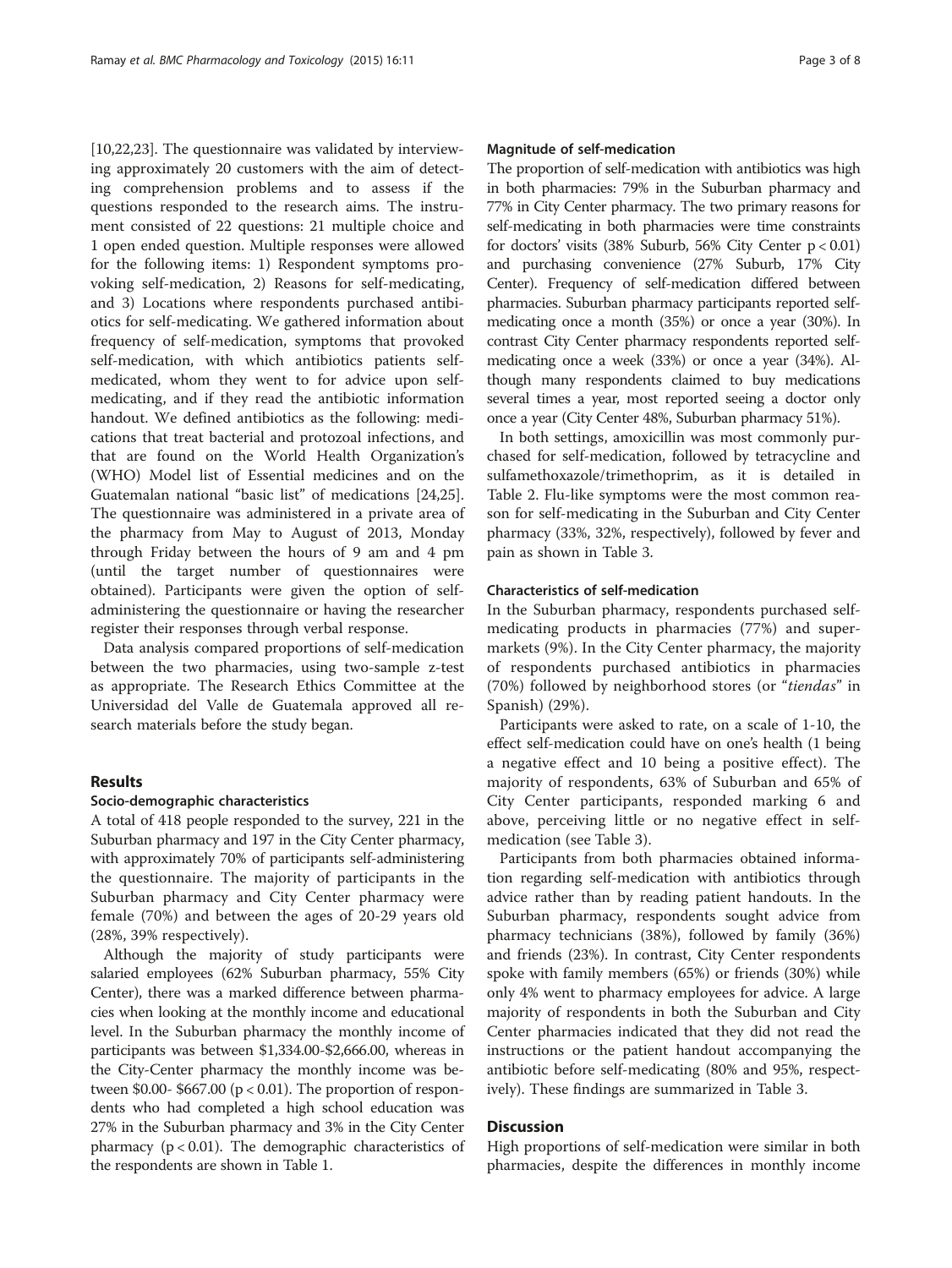#### <span id="page-3-0"></span>Table 1 Demographics of self-medication survey respondents visiting two pharmacies in the Guatemala City area

| <b>Basic demographics</b> | # Suburb<br>$n = 221, (%)$ | # City center<br>$n = 197,$ (%) |
|---------------------------|----------------------------|---------------------------------|
| Age                       |                            |                                 |
| $16 - 19$                 | 14 (6%)                    | 15 (7%)                         |
| $20 - 29$                 | 63 (29%)                   | 77 (39%)                        |
| 30-39                     | 59 (27%)                   | 45(23%)                         |
| 40-49                     | 43 (19%)                   | 25 (13%)                        |
| 50 and above              | 42 (19%)                   | 35 (18%)                        |
| Gender                    |                            |                                 |
| Female                    | 155 (70%)                  | 137 (70%)                       |
| Male                      | 66 (30%)                   | 60 (30%)                        |
| <b>Marital Status</b>     |                            |                                 |
| Married                   | 124 (56%)                  | 88 (45%)                        |
| Single                    | 28 (13%)*                  | 53 (27%)*                       |
| Other                     | 69 (31%)                   | 56 (28%)                        |
| <b>Educational level</b>  |                            |                                 |
| Less than Middle School   | 60 (27%)*                  | 131 (66%)*                      |
| Middle School Education   | 55 (25%)                   | 52 (26%)                        |
| High School Education     | 59 (27%)*                  | $6(3%)$ *                       |
| College Education         | 47 (21%)*                  | $8(4%)$ *                       |
| Income                    |                            |                                 |
| \$0-\$667                 | 95 (43%)*                  | 153 (77%)*                      |
| \$668-\$1,333             | 38 (17%)*                  | $9(5%)*$                        |
| \$1,334-\$2,666           | 88 (40%)*                  | 35 (18%)*                       |
| Occupation                |                            |                                 |
| House wife                | 45 (20%)                   | 49 (25%)                        |
| Salaried employee         | 138 (62%)                  | 108 (55%)                       |
| Independent worker        | 22 (10%)                   | 17 (8%)                         |
| Other                     | 16 (7%)                    | 23 (12%)                        |

\*Significant difference between suburb and city center pharmacies, p < 0.01.

and educational level. This differs with findings in other studies. One comparative study in Brazil documented a higher prevalence of self-medication in higher socioeconomic classes versus lower socio-economic classes; higher socio-economic patients paid out of pocket for their medications and lower socio-economic patients had free access to medication. In this Brazilian study, paying for medications was a positive factor associated to self-medication [\[26\]](#page-7-0). Another study in Mexico showed that low socio-economic status and lower educational level were positively associated to self-medication [[11](#page-6-0)]. Practices in self-medication and their relation to socioeconomic status have been defined in these settings, but to our knowledge this has not been previously established in Guatemala. Our findings suggest that self-medication

with antibiotics in this urban Guatemala City setting is high despite differences in monthly income and educational level.

More women came to pharmacies to self-medicate with antibiotics than men in both settings. This is similar to a recent study carried out in Chile whose findings indicated that 73% of those who self-medicated were female [\[10](#page-6-0)]. The high proportion of females who selfmedicate has also been reported in several LMIC, OECD and European countries [[3\]](#page-6-0) with the exception of Nepal, Syria and the United Arab Emirates [[8,](#page-6-0)[18,27\]](#page-7-0). In Mexico women have been reported to self-medicate themselves or their children more often than men, in this context, authors agreed that women should be targeted in healtheducation campaigns [\[7](#page-6-0)]. One study in rural Peru interviewed heads of the household in order to understand characteristics surrounding those who self-medicate. The head of the household was predominately male and responded more frequently to the questionnaire, however, there was no significant association found between gender and self-medicating practices [[14](#page-7-0)]. The patterns of women who self-medicate are unknown in rural areas of Guatemala, in other urban areas outside of Guatemala City, and in areas with high proportions of indigenous people who do not use Spanish as their first language. These factors may affect the proportion of men and women who obtain medications from the pharmacy in order to self-medicate. Further investigation regarding gender and self-medication is warranted in Guatemala given that the gender of those who self-medicate may vary based on pharmacy and socio-cultural practices of each region.

We found that participants of a lower socio-economic status go to family or friends for advice when selfmedicating, whereas those of a higher socio-economic status more frequently talk to a pharmacy technician although they also rely on family. In a recent review of 70 studies looking at self-medication, 8 studies cited family as the major source of information for those who self-medicate. Seven studies cited friends and only 6 studies recorded pharmacists as the primary source of drug-information [\[3](#page-6-0)]. A recent study in older Mexican participants showed that respondents seek out advice first from family (30%), followed by a pharmacist (27%) [[11\]](#page-6-0). In Guatemala we see a significant difference in whom participants are willing to approach for advice based on their socio-economic status. These findings would likely be important when designing educational programs aiding participants in the selection of selfmedication.

The majority of respondents in both pharmacies indicated that self-medication has a positive effect on their health. Previous studies have emphasized the dangers in self-medicating with antibiotics. Side effects, incorrect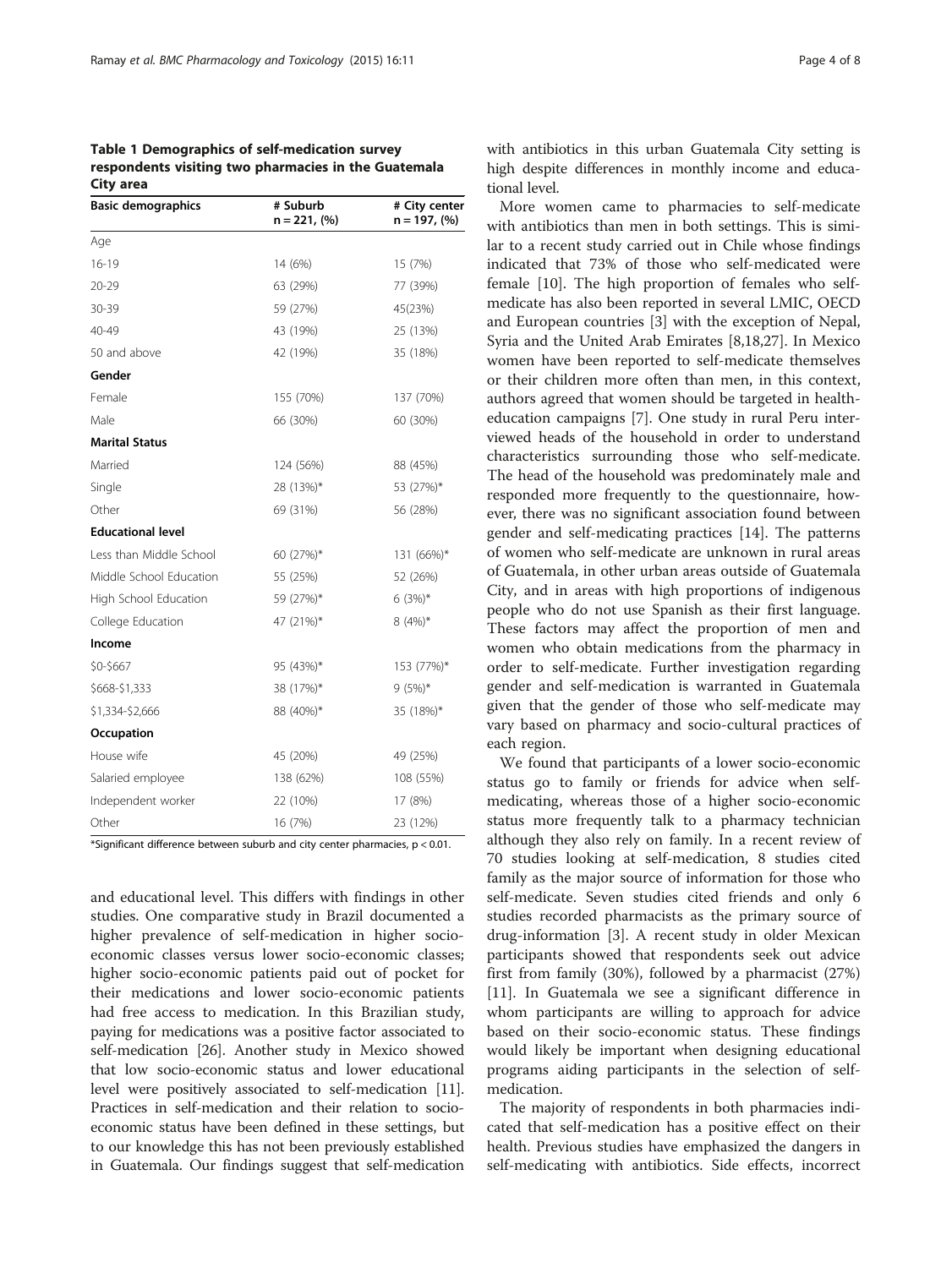| Antibiotic purchased for     | Suburb ( $n = 221$ )  |       | City center ( $n = 197$ ) |       |
|------------------------------|-----------------------|-------|---------------------------|-------|
| use in self-medication       | Number of respondents | $\%$  | Number of respondents     | $\%$  |
| Amoxicillin                  | 114                   | 51.58 | 82                        | 41.62 |
| Tetracycline                 | 34                    | 15.38 | 55                        | 27.92 |
| Trimethoprim-sulfamethoxazol | 13                    | 5.88  | 20                        | 10.15 |
| Erithromycin                 | 11                    | 4.98  | 18                        | 9.14  |
| Ciprofloxacin                | 9                     | 4.07  | 9                         | 4.57  |
| Cefadroxil                   | $\mathbf{0}$          | 0.00  | $\overline{4}$            | 2.03  |
| Cefixime                     | $\mathbf{0}$          | 0.00  | $\overline{4}$            | 2.03  |
| Amoxicilin/Clavulanic Acid   | 9                     | 4.07  | 3                         | 1.52  |
| Azithromycin                 | 5                     | 2.26  | $\overline{2}$            | 1.02  |
| Secnidazol                   | 8                     | 3.62  | $\mathbf 0$               | 0.00  |
| Albendazol                   | 6                     | 2.71  | $\mathbf 0$               | 0.00  |
| Metronidazol                 | 6                     | 2.71  | $\mathbf 0$               | 0.00  |
| Levofloxacin                 | 3                     | 1.36  | $\mathbf 0$               | 0.00  |
| Ceftriaxone                  | 2                     | 0.90  | $\mathbf 0$               | 0.00  |
| Clarithromycin               |                       | 0.45  | $\mathbf 0$               | 0.00  |
| Total                        | 221                   | 100   | 197                       | 100   |

<span id="page-4-0"></span>Table 2 Number of respondents purchasing antibiotics when self medicating

drugs or dosages and antibiotic resistances are all factors that make the practice problematic [[1,7,](#page-6-0)[28\]](#page-7-0). Patient awareness surrounding the "how", "why" and "when" to use antibiotics as well as the risks involved in selfmedication with antibiotics may be created through educational initiatives. One study reviewed LMIC pharmacy interventions and placed an emphasis on the educational services pharmacists may provide in order to improve outcomes [[9\]](#page-6-0). These types of services must go beyond classifying medication use as "good or bad" [[29\]](#page-7-0). If educational services are to be implemented, they must be all-inclusive resulting in a comprehensive educational plan for those who self-medicate [[6,9,13\]](#page-6-0). There must be support within the local health-system giving incentive to form sustainable educational programs in the community. The gender of those who self medicate, how the socio-economic status influences self-medication, with whom respondents are willing to go to for advice, and techniques by which participants receive information about self-medicating all contribute to developing educational and political movements to ensure the safety and efficacy of antibiotic use.

Participants in this study did not read the antibiotic information handout associated with the medications they purchased, regardless of their socio-economic status and educational level. Educational level plays an important role when deciding how to effectively design drug information for participants [[9\]](#page-6-0). Informing patients about a medication's indications, posology and side effects using means other than patient handouts that accompany medications is an important challenge if antibiotic use is to be addressed. Although all participants had some level of schooling, patient handouts accompanying medications may be inadequate in Guatemala given that the majority of self-medicators did not have a secondary school education. Combining the risks of self-medication with the demographic data we have gathered, we provide a basis for initiating educational policies surrounding medication use in the urban setting of Guatemala.

The majority of respondents purchased antibiotics from pharmacies where antibiotics are sold in the absence of any medical regulation, contributing to irrational use and antimicrobial resistance. In most LMIC, the debate of antibiotic regulation skews towards authorization of unregulated vendors selling antibiotics in order to maintain reasonable access to medications [[30](#page-7-0),[31\]](#page-7-0). Additionally, competing interests of the pharmaceutical industry and pharmacy chains promote unregulated use of antibiotics [\[30](#page-7-0)]. Nevertheless, restricted and regulated use of antibiotics is of public health concern both locally and for many globally recognized organizations [\[2](#page-6-0),[28\]](#page-7-0).

There is currently no law in Guatemala requiring the continual presence of a pharmacist in the pharmacy. Trained health care professionals do not monitor the sale and dispensing of antibiotics in Guatemala in community pharmacies, and there is no law requiring a prescription for antibiotic use; prescriptions are only required for controlled substances. Both factors -absence of health care professionals in the pharmacy and lack of regulations- lead to irrational use of antibiotics and antimicrobial resistance. This presents an opportunity for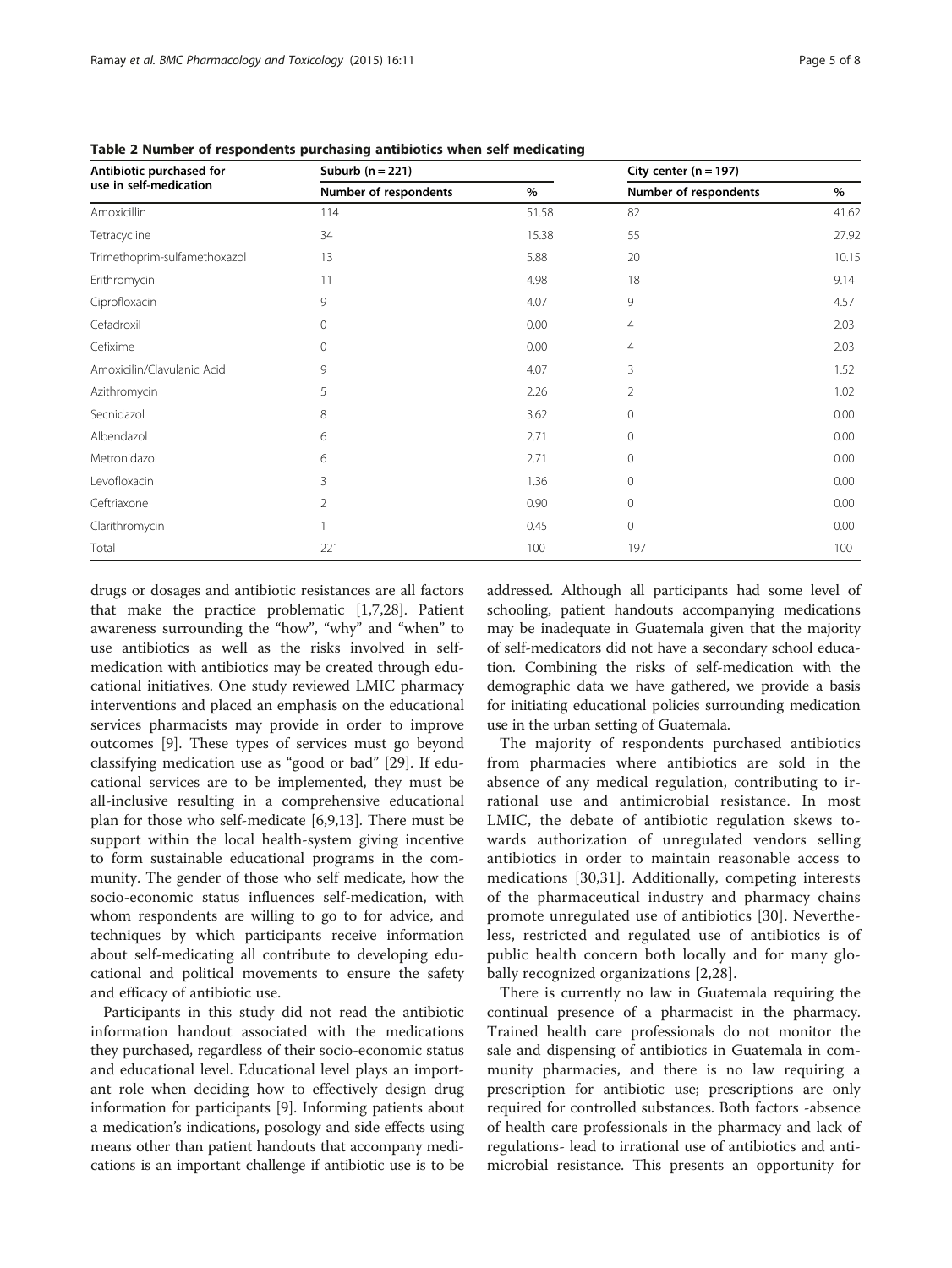# <span id="page-5-0"></span>Table 3 Characteristics of self-medication in two Guatemala City pharmacies

|                                                                                | Number of respondents in<br>Suburb $(n = 221)$ | Number of respondents in<br>City Center ( $n = 197$ ) |  |
|--------------------------------------------------------------------------------|------------------------------------------------|-------------------------------------------------------|--|
| Symptoms resulting in self-medication <sup>+</sup>                             |                                                |                                                       |  |
| Cold/flu                                                                       | 74 (33%)                                       | 65 (33%)                                              |  |
| Pain                                                                           | 66 (30%)                                       | 54 (27%)                                              |  |
| Fever                                                                          | 39 (18%)                                       | 41 (21%)                                              |  |
| Stomach ache                                                                   | 22 (10%)                                       | 26 (13%)                                              |  |
| Diarrhea                                                                       | 10 (5%)                                        | 5(3%)                                                 |  |
| Allergy                                                                        | 10 (4%)                                        | 6(3%)                                                 |  |
| Reasons for self-medicating <sup>+</sup>                                       |                                                |                                                       |  |
| Lack of time and to save time                                                  | 84 (38%)*                                      | 110 (56%)*                                            |  |
| Easily purchasable medications from pharmacies                                 | 60 (27%)                                       | 34 (17%)                                              |  |
| Economic reasons (High costs of visits to doctor/Low cost of purchasing drugs) | 34 (15%)                                       | 29 (15%)                                              |  |
| Simple sign and symptom of a disease                                           | 20 (9%)                                        | 18 (9%)                                               |  |
| Convenient (ease of curing perceived symptoms)                                 | 18 (8%)                                        | 3(2%)                                                 |  |
| Lack of trust toward doctors                                                   | 4(2%)                                          | 3(2%)                                                 |  |
| Locations for obtaining medications <sup>+</sup>                               |                                                |                                                       |  |
| Pharmacies                                                                     | 172 (77%)                                      | 139 (70%)                                             |  |
| Supermarket                                                                    | 20 (9%)*                                       | $0(0\%)*$                                             |  |
| Corner stores                                                                  | 19 (8%)*                                       | 58 (29%)*                                             |  |
| From home (previously purchased)                                               | $9(4%)$ *                                      | $0*$                                                  |  |
| Frequency of self-medication                                                   |                                                |                                                       |  |
| One time per week                                                              | 42(19%)*                                       | $65(33%)$ *                                           |  |
| One time per month                                                             | 77(35%)*                                       | $12(6%)*$                                             |  |
| Two times per month                                                            | $1(0.5\%)$                                     | 6(3%)                                                 |  |
| Every two months                                                               | $1(0.5\%)$                                     | 2(1%)                                                 |  |
| Every three months                                                             | 5(2%)                                          | 8(4%)                                                 |  |
| Every six months                                                               | 16(7%)                                         | 21(11%)                                               |  |
| Two times per year                                                             | 2(1%)                                          | 0                                                     |  |
| One time per year                                                              | 66(30%)                                        | 67(34%)                                               |  |
| Never                                                                          | 11(5%)                                         | 16 (8%)                                               |  |
| Regarding the antibiotic information handout                                   |                                                |                                                       |  |
| Do not read antibiotic information handout                                     | 176 (80%)*                                     | 188 (95%)*                                            |  |
| Read antibiotic information handout                                            | 45 (20%)*                                      | $9(5%)*$                                              |  |
| How it can effect one's health, 1 negative effect 10 positive effect           |                                                |                                                       |  |
| 1 on a scale of 10                                                             | $0(0\%)^*$                                     | $0(0\%)^*$                                            |  |
| 2-4 on a scale of 10                                                           | 37 (17%)                                       | 24 (12%)                                              |  |
| 5 on a scale of 10                                                             | 45 (20%)                                       | 35 (18%)                                              |  |
| 6 on a scale of 10                                                             | 67 (30%)                                       | 40 (20%)                                              |  |
| 7 on a scale of 10                                                             | 42 (19%)                                       | 46 (23%)                                              |  |
| 8-10 on a scale of 10                                                          | 30 (14%)                                       | 44 (22%)                                              |  |
| Who respondents go to for advice                                               |                                                |                                                       |  |
| Pharmacy employee                                                              | 84 (38%)*                                      | $8(4%)$ *                                             |  |
| Family                                                                         | 81 (37%)*                                      | 129 (65%)*                                            |  |
| Friend                                                                         | 52 (23%)                                       | 60 (30%)                                              |  |
| Other                                                                          | 4 (2%)                                         | $0(0\%)$                                              |  |

\*Significant difference between suburb and city center pharmacies, p < 0.01. + Multiple responses were allowed for these items.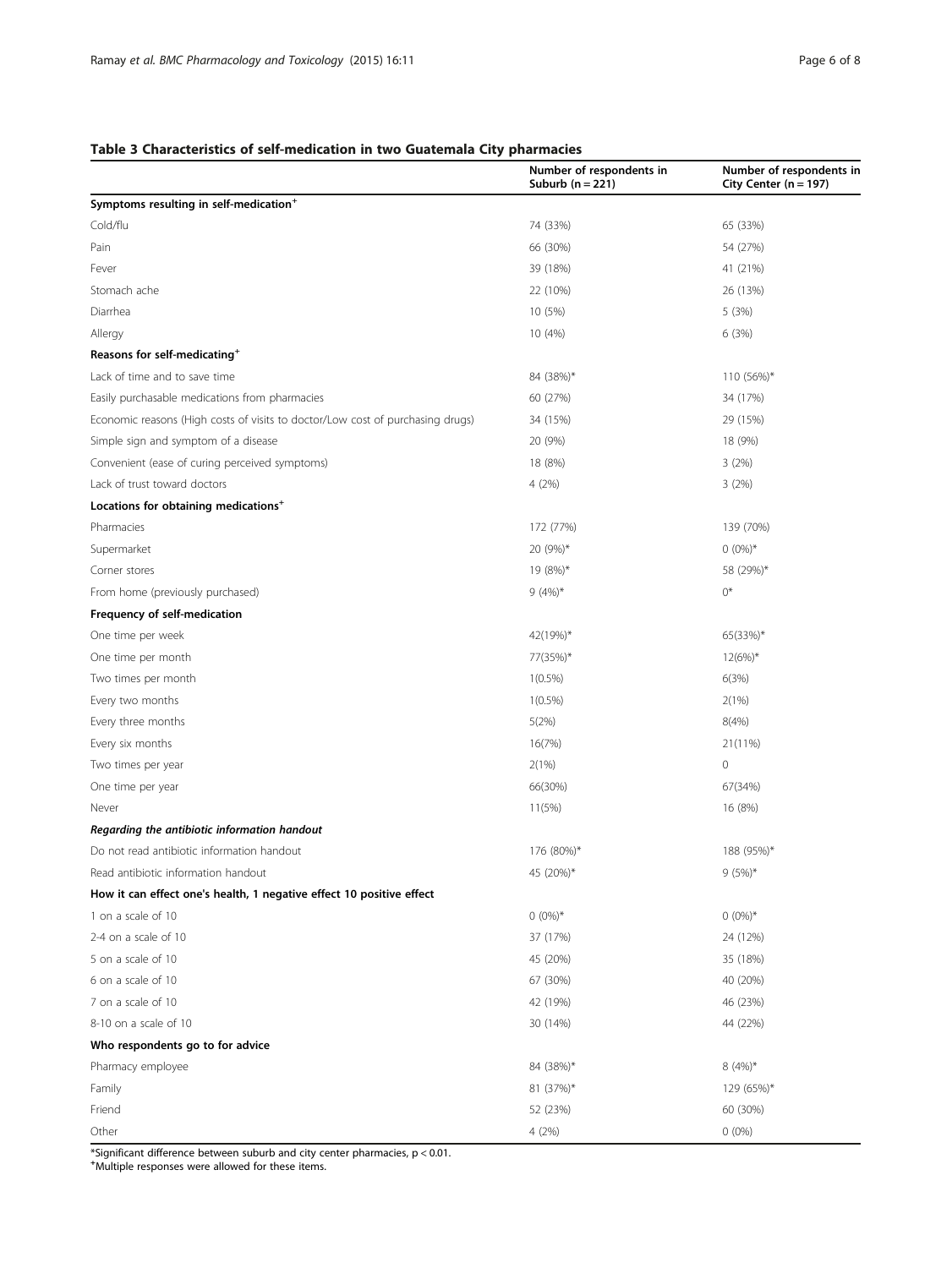<span id="page-6-0"></span>developing the role of the pharmacist in guiding the rational use of antibiotics in Guatemala where we have shown that a proportion of respondents seek advice from pharmacists. Fundamental to the policy development surrounding the role of a pharmacist is the establishment of associated laws regulating the dispensing of medications [\[14\]](#page-7-0). Relationships with other health care professionals, social pressures and conflicts of business and professional roles must be taken into account in this type of policy development [9]. Restructuring and eventual development of the role of the pharmacist may improve safe and rational use, affordability and accessibility of antibiotics in Guatemala [9,12].

Limitations of this study include those inherent to the cross-sectional research design, as well as the use of purposeful sampling for selecting the pharmacies. The study is not population-based and therefore its results cannot be assumed to be generalizable to all pharmacies in Guatemala City or to Guatemala City. The study did not ask qualitative questions that allowed participants to provide their own explanations and meanings around self-medication.

The results of our study contribute to a better understanding of why people self-medicate, the characteristics of those who self-medicate and how people self-medicate in Guatemala and should be complemented with further investigations that include pharmacies located in other urban and rural settings. It is also important to determine which, if any, side effects participants may experience as a result of self-medicating with antibiotics and if their perceived risk of self-medication changes across rural versus urban settings. Also, it may be important to know if participants perceive self-medication as "curative" or, if as a result of their practice, they have to see a physician to improve health outcomes. Additionally, further studies may focus on health literacy and the health systems dimensions of this problem.

# Conclusions

The high proportion and factors contributing to selfmedication with antibiotics in Guatemala City are similar in two disparate socio-economic pharmacies. In this setting, women come to the pharmacy more often than men in order to self-medicate and perceive little risk in its practice. Those of higher socio-economic status in Guatemala City are willing to speak to pharmacy personnel for advice regarding self-medication and, although future studies are necessary, this study sets the stage for future policy development regarding the role of the pharmacist in addressing self-medication with antibiotics. This type of role, however, may have a limited public health impact if there are no changes in the regulation of antibiotic promotion, sale and use in Guatemala.

# Additional file

## [Additional file 1:](http://www.biomedcentral.com/content/supplementary/s40360-015-0011-3-s1.docx) Antibiotic self-medication questionnaire\_Spanish.

#### Competing interests

The authors declare that they have no competing interests.

#### Authors' contributions

BR supervised study design and data interpretation, conceptualized the article, drafted the manuscript, and coordinated review of co-authors. PL designed the study, conducted interviews, processed and analyzed data, and reviewed and revised the manuscript. AC contributed to the conceptualization of the article and data interpretation, and advised the development of the manuscript. All authors read and approved the final manuscript.

#### Acknowledgements

BR and PL covered research costs, with logistic support from Universidad del Valle de Guatemala. Dr. Elfego Rolando Lopez gave input to early versions of this manuscript. Dr. Carrie Coates and Rochelle Ramay, MA, edited final versions of the manuscript. Institutional support from the Center for the Study of Equity and Governance in Health Systems (CEGSS) was fundamental for developing the collaboration between BR and AC that led to the completion of this manuscript.

#### Author details

1 Department of Pharmaceutical Chemistry, Universidad del Valle de Guatemala, Guatemala City, Guatemala. <sup>2</sup>Department of Anthropology, University of Denver, Denver, Colorado, USA.

# Received: 4 July 2014 Accepted: 15 April 2015 Published online: 27 April 2015

#### References

- 1. World Health Organization. Antimicrobial Resistance Global Report on Surveillance. Geneva, Switzerland: World Health Press; 2014.
- 2. World Health Organization, Health Action International global. The World Medicines Situation 2011 Rational Use of Medicines, 3rd edition. Geneva Switzerland: WHO Press; 2011.
- 3. Ahaghaghi A, Asadi M, Allahverdipour H. Predictors of Self-Medication Behavior: A Systematic Review. Iran J Publ Health. 2014;43:136–46.
- 4. Grigoryan L, Haaijer-Ruskamp FM, Burgerhof JGM, Mechtler R, Deschepper R, Tambic-Andrasevic A, et al. Self-medication with Antimicrobial Drugs in Europe. Emerg Infect Dis. 2006;12:452–9.
- 5. Stosic R, Fiona D, Hazel P, Fowler T, Adams I. Responsible self-medication: perceived risks and benefits of over-the-counter analgesic use. Int J Pharm Pract. 2011;19:236–45.
- 6. Crigger NJ, Grogan RL. Development of the choices and acquisition of antibiotics model from a descriptive study of a lay Honduran population. Int J Nurs Stud. 2004;41:745–53.
- 7. Angeles P, Maria Luisa M, Juan Francisco M. Automedicacion en poblacion urbana de Cuernavaca. Salud Publica Mex. 1992;34:554–61.
- 8. Barah F, Morris J, Gonçalves V. Irrational use and poor public beliefs regarding antibiotics in developing countries: a pessimistic example of Syria. Int J Clin Pract. 2009;63:1263–4.
- 9. Smith F. Private local pharmacies in low- and middle-income countries: a review of interventions to enhance their role in public health. Trop Med Int Health. 2009;14:362–72.
- 10. Fuentes Albarrán K, Villa Zapata L. Analysis and quantification of self-medication patterns of customers in community pharmacies in southern Chile. Pharm World Sci. 2008;6:863–8.
- 11. Balbuena FR, Aranda AB, Figueras A. Self-Medication in Older Urban Mexicans: An Observational, Descriptive, Cross-Sectional Study. Drugs Aging. 2009;26:51–60.
- 12. Sonam J, Reetesh M, Jeetendra Kumar P. Concept of Self Medication: A review. Int J Pharm Biol Arch. 2011;2:831–6.
- 13. Drug Utilization Research Group, Latin America WHO. Multicenter study on self-medication and self-prescription in six Latin American Countries. Clin Pharmacol Ther. 1996;61:488–93 [4].